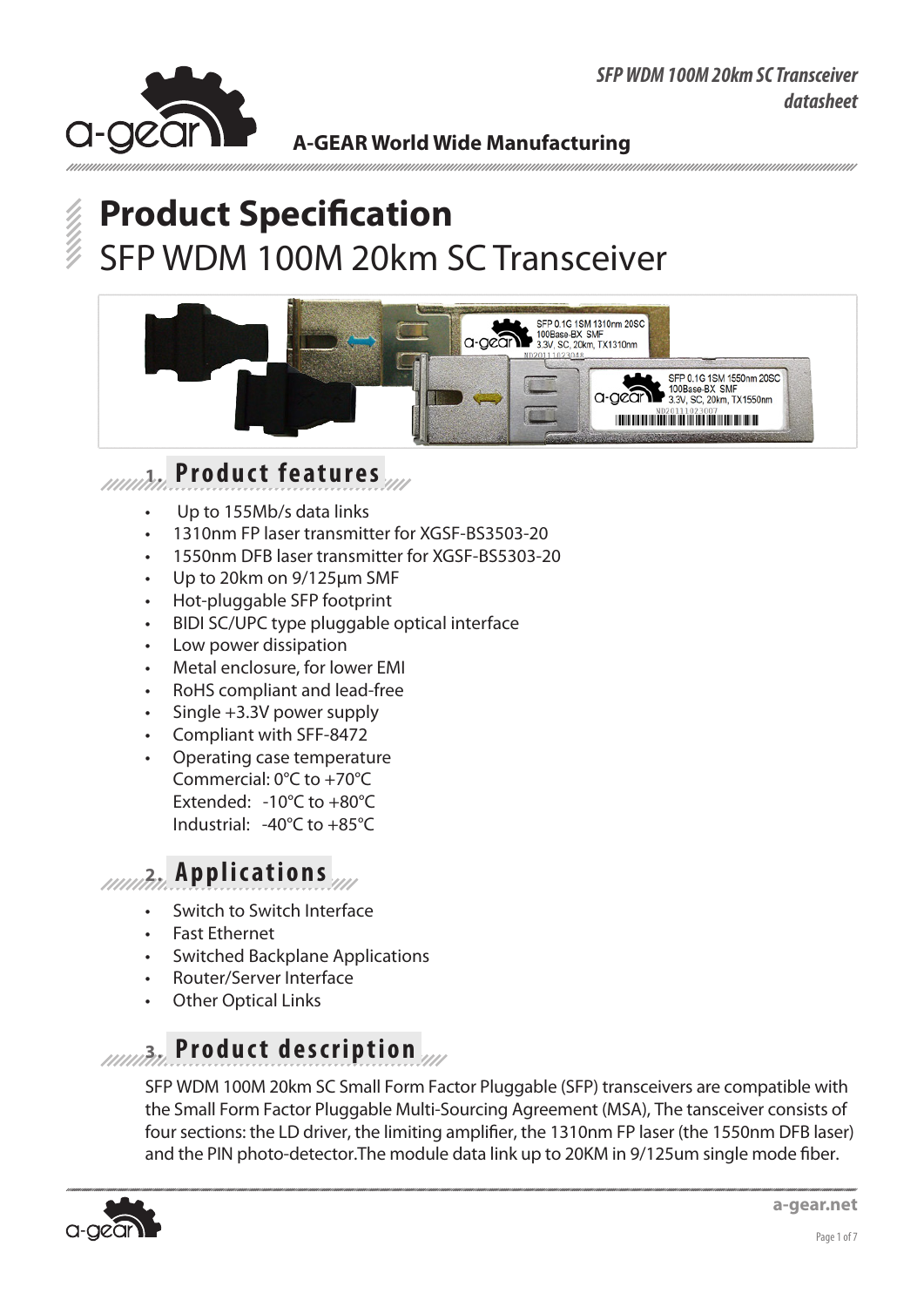

The optical output can be disabled by a TTL logic high-level input of Tx Disable, and the system also can disable the module via I2C. Tx Fault is provided to indicate that degradation of the laser. Loss of signal (LOS) output is provided to indicate the loss of an input optical signal of receiver or the link status with partner. The system can also get the LOS(or Link)/ Disable/Fault information via I2C register access.

## **4. Absolute Maximum Ratings**

| Rating                                 | Symbol | Min.     | Max.      | Units                          |
|----------------------------------------|--------|----------|-----------|--------------------------------|
| <b>Storage Temperature</b>             | Ts     | $-40$    | 85        | $\rm ^oC$                      |
| <b>Storage Ambient Humidity</b>        | HA     | 5        | 95        | $\%$                           |
| <b>Power Supply Voltage</b>            | VCC    | $-0.5$   | 4         | V                              |
| <b>Signal Input Voltage</b>            |        | $-0.3$   | $Vcc+0.3$ | V                              |
| <b>Receiver Damage Threshold</b>       |        | $\Omega$ |           | dBm                            |
| <b>Lead Soldering Temperature/Time</b> | TSOLD  |          | 260/10    | $\mathrm{O}$ C/sec [1]         |
| <b>Lead Soldering Temperature/Time</b> | tsold  |          | 380/10    | $\rm ^{o}C/sec$ <sup>[2]</sup> |

#### **Notes:**

[1] Suitable for wave solderin

[2] Only for soldering by iron

## *R***ecommended Operating Conditions**

| <b>Parameter</b>                     | Symbol     | Min.                              | <b>Typical</b> | Max. | Unit                |
|--------------------------------------|------------|-----------------------------------|----------------|------|---------------------|
|                                      |            | $\overline{0}$                    |                | 70   |                     |
| <b>Ambient Operating Temperature</b> | TA         | $-10$                             |                | 80   | $^{\circ}$ C        |
|                                      |            | $-40$                             |                | 85   |                     |
| <b>Ambient Humidity</b>              | <b>HA</b>  | 5                                 |                | 70   | $\frac{0}{0}$ [1]   |
| <b>Power Supply Voltage</b>          | <b>VCC</b> | 3.13                              | 3.3            | 3.47 | V                   |
| <b>Power Supply Current</b>          | ICC        |                                   |                | 280  | mA                  |
| <b>Power Supply Noise Rejection</b>  |            |                                   |                | 100  | $mVp-p^{[2]}$       |
| <b>Data Rate</b>                     |            |                                   | 155/155        |      | Mbps <sup>[3]</sup> |
| <b>Transmission Distance</b>         |            |                                   |                | 20   | <b>KM</b>           |
| <b>Coupled Fiber</b>                 |            | Single mode fiber (9/125um G.652) |                |      |                     |

#### **Notes:**

[1] 4 Non-condensing

[2] 100Hz to 1MHz

[3] TX Rate/RX Rate

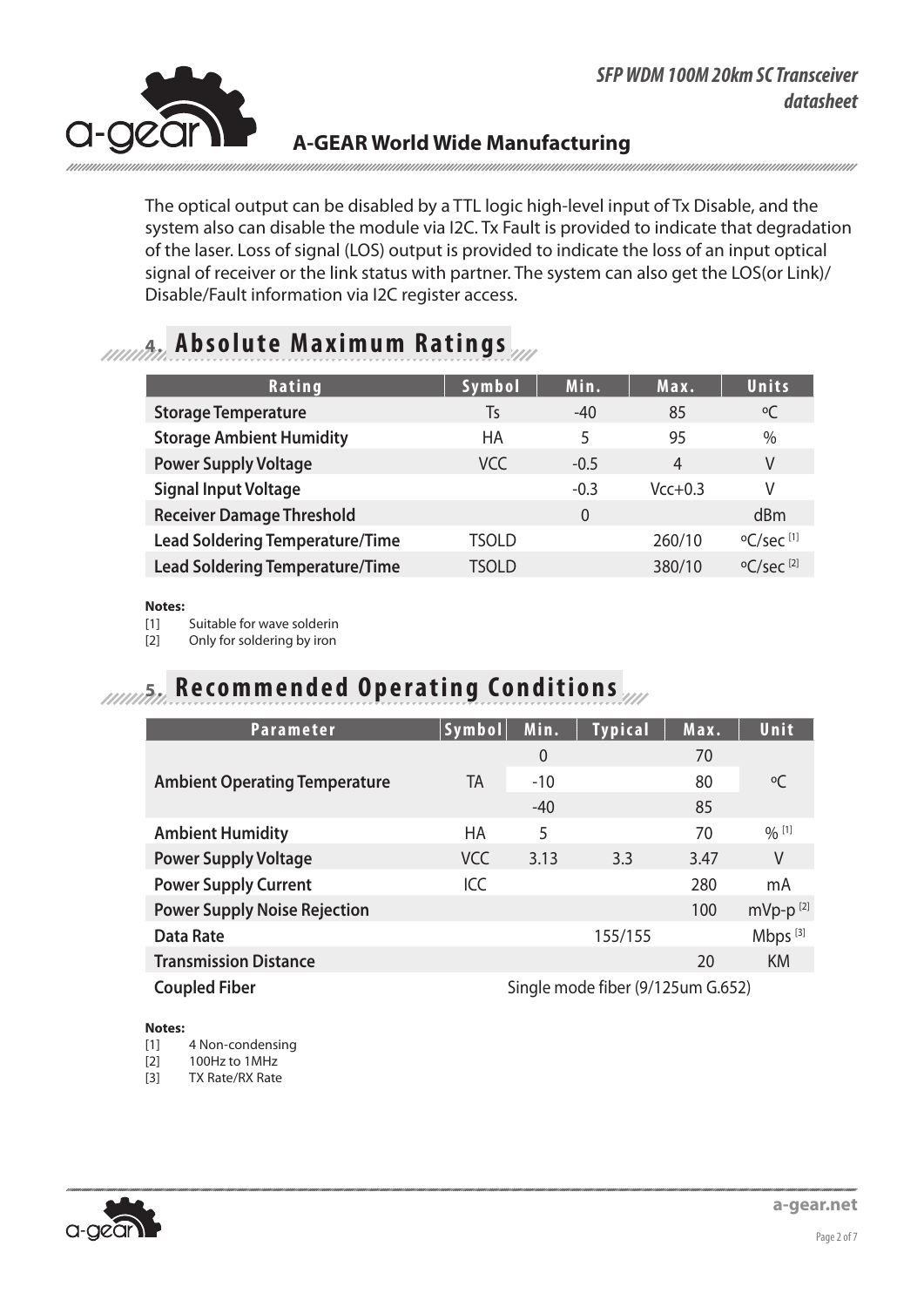

## **6.** Specification of Transmitter

| <b>Parameter</b>                         | Symbol                                        | Min.  | <b>Typical</b> | Max.  | Unit,             |
|------------------------------------------|-----------------------------------------------|-------|----------------|-------|-------------------|
| <b>Average Output Power</b>              | <b>POUT</b>                                   | $-15$ |                | -8    | dBm               |
| <b>Extinction Ratio</b>                  | ER                                            | 8.2   |                |       | dB                |
|                                          | $\lambda C$                                   | 1270  | 1310           | 1360  | nm                |
| <b>Center Wavelength</b>                 |                                               | 1530  | 1550           | 1570  |                   |
| <b>Spectrum Width (RMS)</b>              | $\sigma$                                      |       |                | 7     | Nm <sup>[4]</sup> |
| <b>Side Mode Suppression Ratio</b>       | <b>SMSR</b>                                   | 30    |                |       | $dB^{[5]}$        |
| <b>Spectrum Bandwidth(-20dB)</b>         | $\sigma$                                      |       |                | 1     | $nm^{[5]}$        |
| <b>Transmitter OFF Output Power</b>      | <b>POff</b>                                   |       |                | $-32$ | dBm               |
| <b>Differential Line Input Impedance</b> | <b>RIN</b>                                    | 90    | 100            | 110   | Ohm               |
| <b>Optical Rise/Fall Time</b>            | tr/tf                                         |       |                | 3     | ns <sup>[1]</sup> |
| <b>Total Jitter</b>                      | $t$ J                                         |       |                | 1     | $ns^{[2]}$        |
| <b>Output Eye Mask</b>                   | Compliant with G957(class 1 laser safety) [3] |       |                |       |                   |

#### **Notes:**

- [1] These are unfiltered 20-80% values.
- [2] Measure at 2^23-1 NRZ PRBS pattern
- [3] Transmitter eye mask definition
- [4] FP Laser (TX:1310nm)
- [5] DFB Laser (TX:1550nm)

# **7. Specification of Receiver**

| <b>Parameter</b>                         | Symbol       | Min. | <b>Typical</b> | Max.  | Unit                 |
|------------------------------------------|--------------|------|----------------|-------|----------------------|
|                                          | $\lambda$ IN | 1530 | 1550           | 1570  | nm                   |
| <b>Input Optical Wavelength</b>          |              | 1270 | 1310           | 1360  |                      |
| <b>Receiver Sensitivity</b>              | <b>PIN</b>   |      |                | $-29$ | $dBm$ <sup>[1]</sup> |
| <b>Input Saturation Power (Overload)</b> | <b>PSAT</b>  | -8   |                |       | dBm                  |
| <b>Signal Detect -Assert Power</b>       | <b>PA</b>    |      |                | $-30$ | dBm                  |
| <b>Signal Detect -Deassert Power</b>     | PD.          | -38  |                |       | $dBm^{[2]}$          |
| <b>Signal Detect Hysteresis</b>          | PA-PD        | 0.5  | $\mathcal{P}$  | 6     | dB                   |
| <b>Data Output Rise/Fall time</b>        | tr/tf        |      |                | 0.25  | $ns^{[3]}$           |

**Notes:** 

[1] Measured with Light source 1550nm(1310nm), ER=9dB; BER =<10^-10 @PRBS=2^23-1 NRZ

[2] When SD deasserted, the RX-LOS output is High-level (fixed)

[3] These are 20%~80% values.

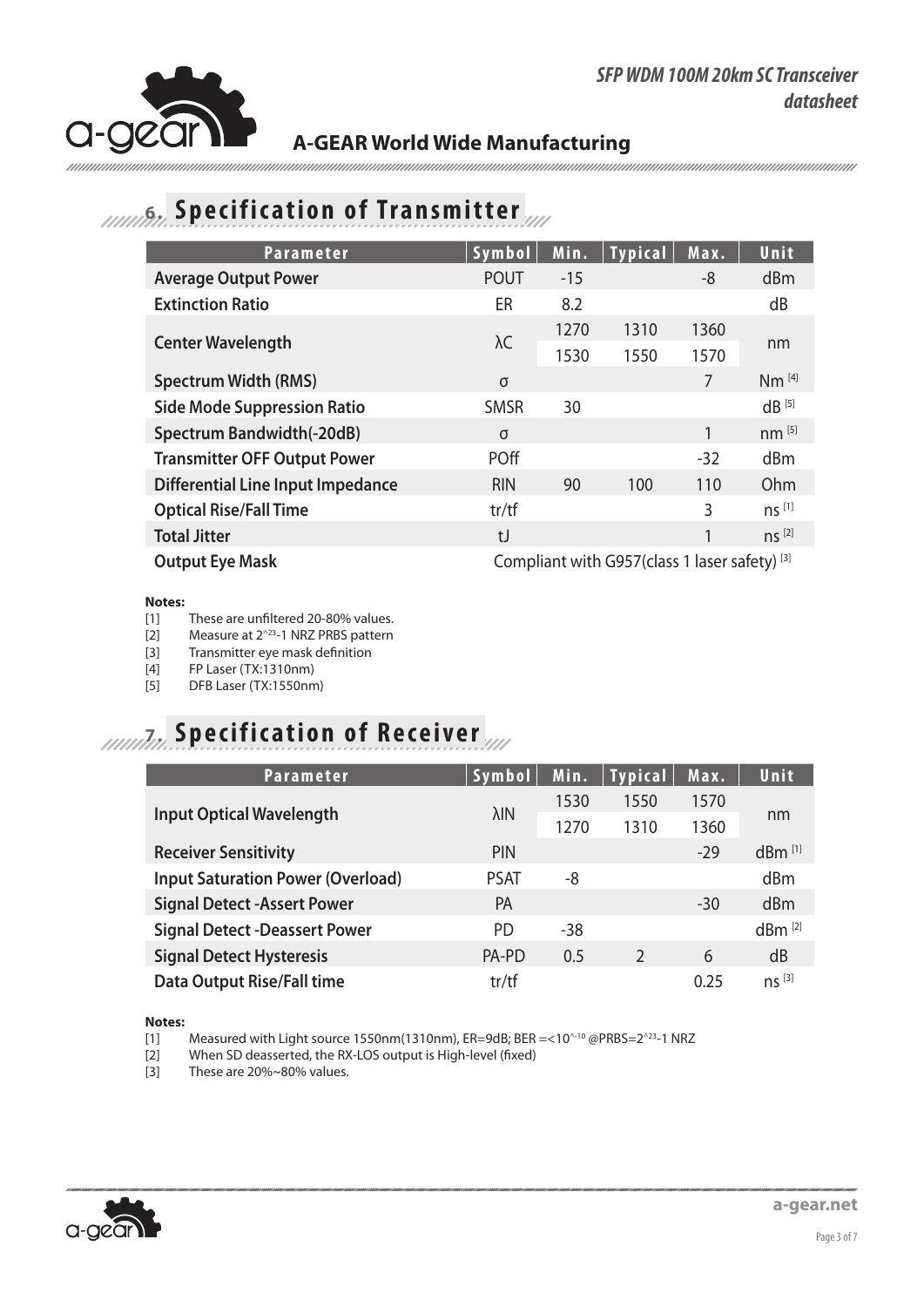

# *AMAR* **Electrical Interface Characteristics**

| <b>Parameter</b>                      | Symbol             | Min.           | Max.      | Unit              |  |  |
|---------------------------------------|--------------------|----------------|-----------|-------------------|--|--|
|                                       | <b>Transmitter</b> |                |           |                   |  |  |
| <b>Total Supply Current</b>           | ICC                |                | A         | mA <sup>[1]</sup> |  |  |
| <b>Transmitter Disable Input-High</b> | <b>VDISH</b>       | $\mathcal{P}$  | $Vcc+0.3$ | V                 |  |  |
| <b>Transmitter Disable Input-Low</b>  | <b>VDISL</b>       | $\mathbf{0}$   | 0.8       | ٧                 |  |  |
| <b>Transmitter Fault Input-High</b>   | <b>VDISL</b>       | $\overline{2}$ | $Vcc+0.3$ | V                 |  |  |
| <b>Transmitter Fault Input-Low</b>    | VTxFH              | $\Omega$       | 0.8       | V                 |  |  |
| Receiver                              |                    |                |           |                   |  |  |
| <b>Total Supply Current</b>           | ICC                |                | B         | mA <sup>[1]</sup> |  |  |
| <b>LOSS Output Voltage-High</b>       | <b>VLOSH</b>       | $\mathcal{P}$  | $Vcc+0.3$ | $V^{[2]}$         |  |  |
| <b>LOSS Output Voltage-Low</b>        | <b>VLOSL</b>       | $\Omega$       | 0.8       | $V^{[2]}$         |  |  |

#### **Notes:**

[1]  $A(TX)+B(RX) = 280 \text{ mA}$  (Not include termination circuit)<br>[2]  $LVTTL$ 

[2] LVTTL

# **9. Pin Descriptions**

| Pin            | Symbol             | Name/Description                                                   |
|----------------|--------------------|--------------------------------------------------------------------|
| 1              | <b>VEET</b>        | Transmitter Ground (Common with Receiver Ground) <sup>[1]</sup>    |
| $\overline{2}$ | <b>TFAULT</b>      | Transmitter Fault. Not supported.                                  |
| 3              | <b>TDIS</b>        | Transmitter Disable. Laser output disabled on high or open. [2]    |
| 4              | MOD_DEF(2)         | Module Definition 2. Data line for Serial ID. [3]                  |
| 5              | MOD_DEF(1)         | Module Definition 1. Clock line for Serial ID. [3]                 |
| 6              | MOD DEF(0)         | Module Definition 0. Grounded within the module. [3]               |
| 7              | <b>Rate Select</b> | No connection required [4]                                         |
| 8              | LOS                | Loss of Signal indication. Logic 0 indicates normal operation. [5] |
| 9              | <b>VEER</b>        | Receiver Ground (Common with Transmitter Ground) <sup>[1]</sup>    |
| 10             | <b>VEER</b>        | Receiver Ground (Common with Transmitter Ground) <sup>[1]</sup>    |
| 11             | <b>VEER</b>        | Receiver Ground (Common with Transmitter Ground) <sup>[1]</sup>    |
| 12             | RD-                | Receiver Inverted DATA out. AC Coupled                             |
| 13             | $RD+$              | Receiver Non-inverted DATA out. AC Coupled                         |
| 14             | <b>VEER</b>        | Receiver Ground (Common with Transmitter Ground) <sup>[1]</sup>    |
| 15             | <b>VCCR</b>        | <b>Receiver Power Supply</b>                                       |
| 16             | <b>VCCT</b>        | <b>Transmitter Power Supply</b>                                    |
| 17             | <b>VEET</b>        | Transmitter Ground (Common with Receiver Ground) <sup>[1]</sup>    |
| 18             | $TD+$              | Transmitter Non-Inverted DATA in. AC Coupled.                      |
| 19             | TD-                | Transmitter Inverted DATA in. AC Coupled.                          |
| 20             | <b>VEET</b>        | Transmitter Ground (Common with Receiver Ground) <sup>[1]</sup>    |

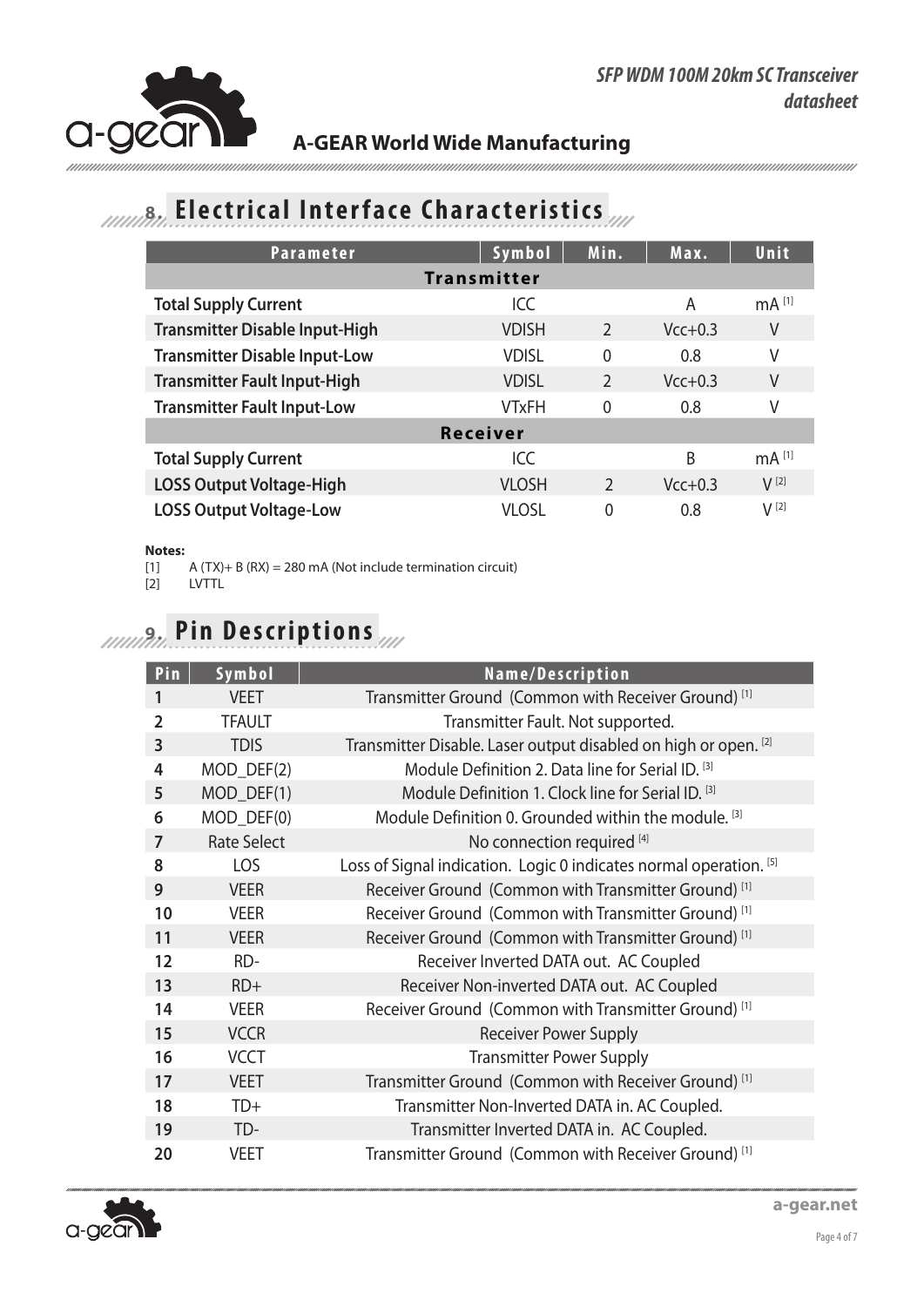#### *SFP WDM 100M 20km SC Transceiver datasheet*



#### **A-GEAR World Wide Manufacturing**

#### **Notes:**

- [1] Circuit ground is internally isolated from chassis ground.
- [2] Laser output disabled on TDIS >2.0V or open, enabled on TDIS <0.8V.
- [3] Should be pulled up with 4.7k 10kohms on host board to a voltage between 2.0V and 3.6V.
- MOD DEF(0) pulls line low to indicate module is plugged in.
- [4] This is an optional input used to control the receiver bandwidth for compatibility with multiple data rates (most likely Fibre Channel 1x and 2x Rates). If implemented, the input will be internally pulled down with > 30kΩ resistor. The input states are:<br>Low  $(0 - 0.8V)$ :

Reduced Bandwidth<br>Undefined  $(>0.8, < 2.0V)$ :

High (2.0 – 3.465V): Full Bandwidth

Open: Reduced Bandwidth

[5] LOS is open collector output. Should be pulled up with 4.7k - 10kohms on host board to a voltage between 2.0V and 3.6V. Logic 0 indicates normal operation; logic 1 indicates loss of signal.



*Pinout of Connector Block on Host Board*

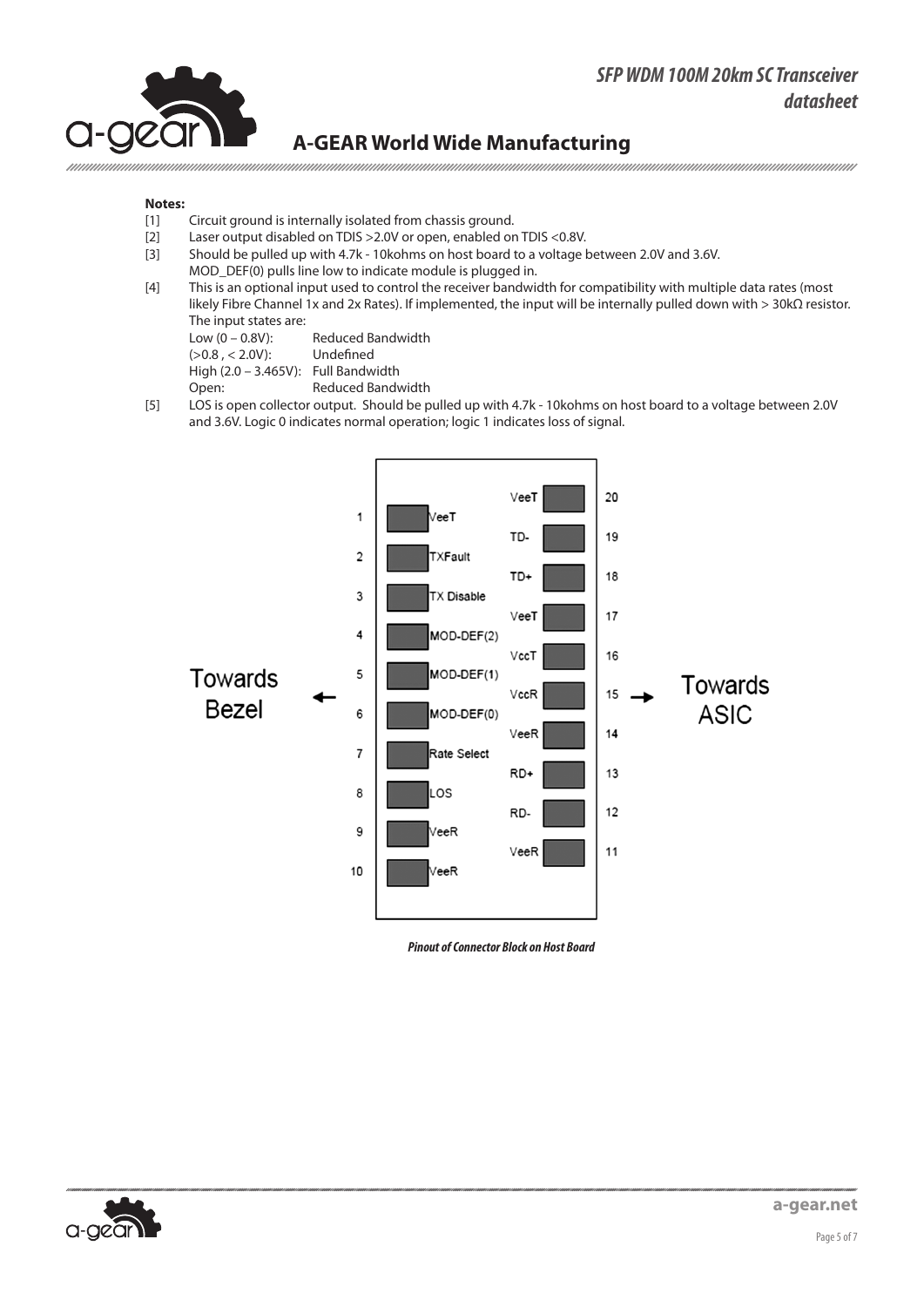# **And Recommend Circuit Schematic**